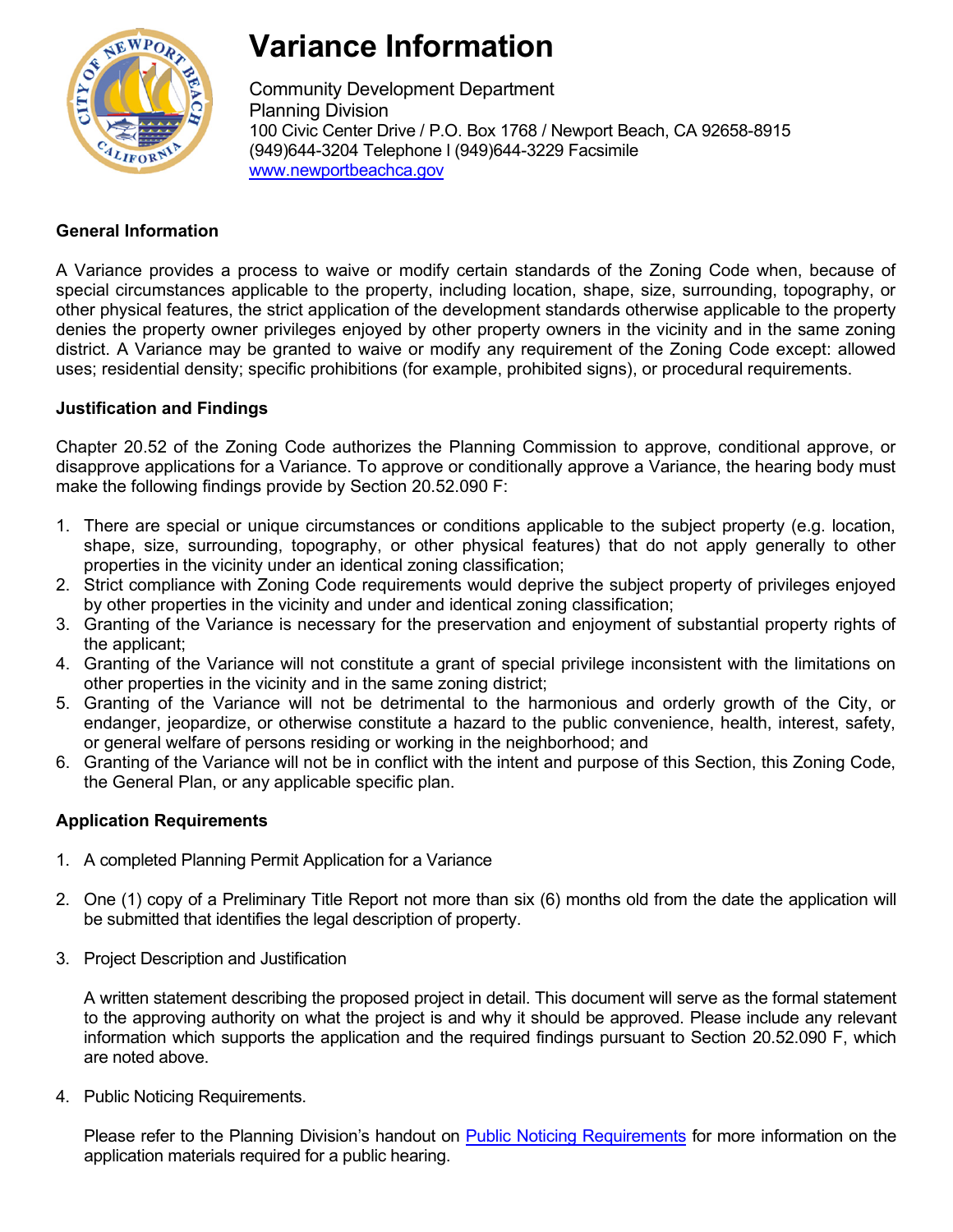#### 5. Plans

Variance applications shall be submitted with eight (8) standard sets and one (1) reduced set of plans. Twelve (12) additional sets (size to be determined) of final drawings (after staff review) will be required prior to the Planning Commission Meeting.

All plans shall be full dimensioned and adhere to the following:

- Drawn to scale no less than  $1/8$ ' = 1'
- Standard size plans are to measure  $24"x36"$  (with details itemized on 8  $\frac{1}{2}x$  11" sheets, if necessary) and folded no larger than  $8\frac{1}{2}$ "x14" when submitted
- Reduced size plans are to be measured between 8  $\frac{1}{2}$ "x11" to 11"x17" (with details itemized on 8  $\frac{1}{2}$ "x 11" sheets, if necessary) and folded no larger than 8  $\frac{1}{2}x$  11" when submitted

The Planning Department may require additional material(s) or plan(s) and may modify or waive individual items if deemed appropriate to support the review of the application. Please consult with a planner to determine which items are applicable. The types of plans required may include the following:

#### $\Box$  Plot Plan/Site Plan

The plot plan shall show these items abutting the property a minimum of 20 feet from the boundaries of the site:

- Vicinity map, north arrow, and scale of the plan
- Existing and proposed property lines
- Required and proposed front, side, and rear-yard setback lines measured and dimensioned from property lines
- Location, name, dimension, and description of all existing and proposed right-of-way lines, dedications, and easements
- Locations of existing and proposed structures, additions, utilities, driveways, walkways, and open volume areas
- Any structure(s) to be relocated, removed, or demolished
- Location, height, and material of existing and proposed walls and fences
- Location of all trash enclosures and how they will be accessed
- Location, dimension, description, and number of parking spaces/areas
- Location, height, size, and materials of existing and proposed signs
- Existing and proposed grade elevations and any significant natural features
- An Information block containing the name and telephone number of the contact person and calculations in tabular form showing compliance with applicable property development regulations (i.e., density, floor area limits, height, parking, etc.)

#### $\Box$  Floor Plans

- Overall building and individual room dimensions, including square footage calculations
- All proposed interior walls and partitions
- Room identification
- Window and door locations
- For eating and drinking establishment, provide a furniture layout, including the proposed number of tables and chairs, and the net public area calculated and outlined or shaded.
- $\Box$  Elevation Plans
	- Exterior wall openings, materials, and finishes
	- Roof pitches
	- All roof mounted equipment and screening
	- Heights above grade of all floors, eaves, and ridges